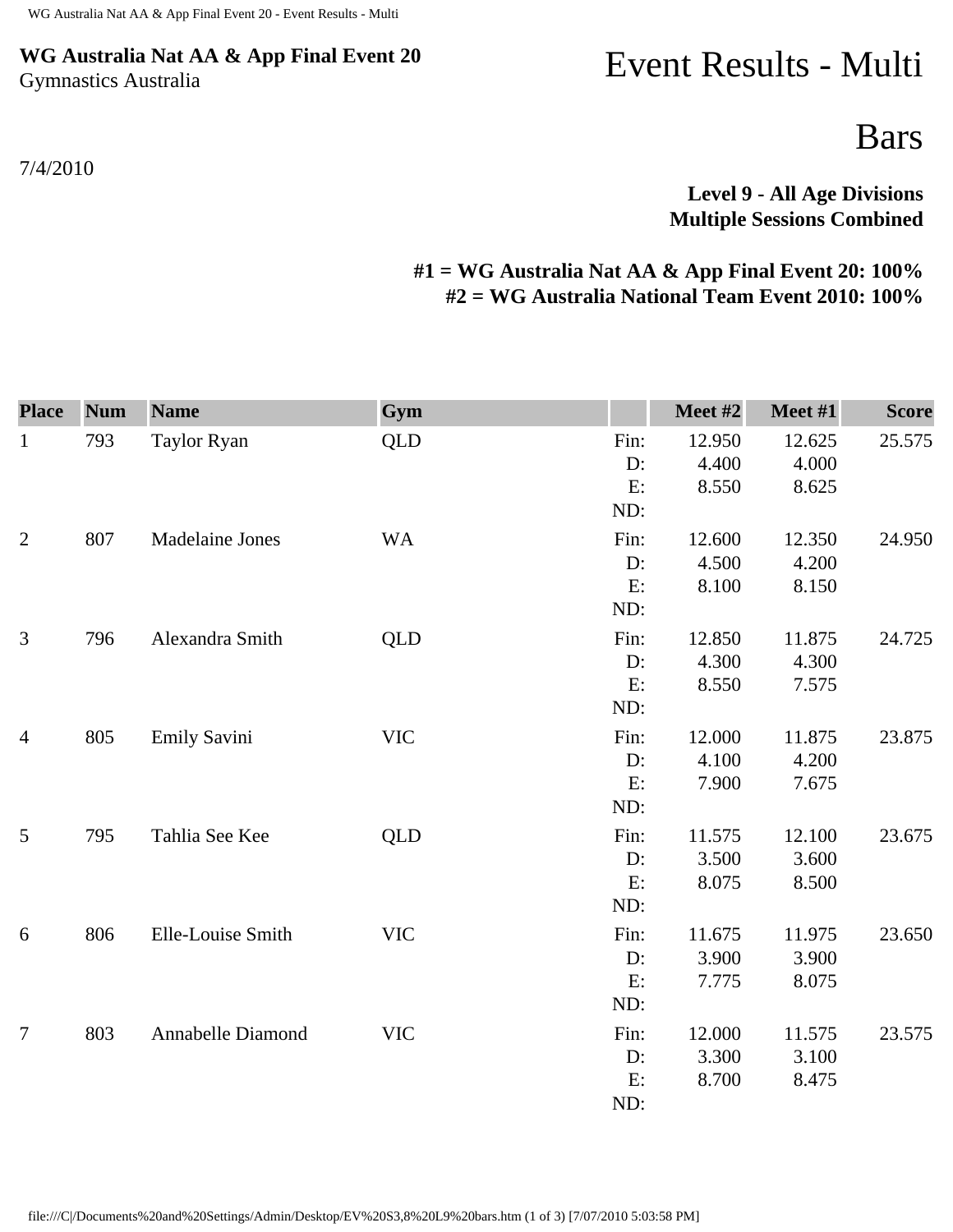WG Australia Nat AA & App Final Event 20 - Event Results - Multi

| $8\phantom{1}$ | 792 | Emma Keogh           | <b>QLD</b> | Fin:<br>D:<br>E:<br>ND:    | 11.675<br>3.400<br>8.275 | 11.725<br>3.400<br>8.325 | 23.400 |
|----------------|-----|----------------------|------------|----------------------------|--------------------------|--------------------------|--------|
| <b>9T</b>      | 790 | Rebecca Carter       | <b>QLD</b> | Fin:<br>D:<br>E:<br>ND:    | 11.800<br>3.000<br>8.800 | 11.475<br>2.900<br>8.575 | 23.275 |
| <b>9T</b>      | 794 | Mikaela Schlumpf     | <b>QLD</b> | Fin:<br>D:<br>E:<br>ND:    | 12.350<br>3.800<br>8.550 | 10.925<br>3.600<br>7.325 | 23.275 |
| 11             | 799 | Olivia Burnett       | <b>TAS</b> | Fin:<br>D:<br>E:<br>ND:    | 11.275<br>3.800<br>7.475 | 11.650<br>3.900<br>7.750 | 22.925 |
| 12             | 783 | Breanna Hale         | <b>NSW</b> | Fin:<br>D:<br>E:<br>ND:    | 11.625<br>3.600<br>8.025 | 11.275<br>3.600<br>7.675 | 22.900 |
| 13             | 801 | <b>Emily Cavell</b>  | <b>VIC</b> | Fin:<br>D:<br>E:<br>ND:    | 12.100<br>3.700<br>8.400 | 10.700<br>3.200<br>7.500 | 22.800 |
| 14             | 785 | Chloe Lagarde        | <b>NSW</b> | Fin:<br>D:<br>E:<br>ND:    | 11.075<br>3.900<br>7.175 | 11.700<br>3.600<br>8.100 | 22.775 |
| 15             | 782 | Georgia Devine       | <b>NSW</b> | Fin:<br>D:<br>E:<br>ND:    | 10.350<br>4.400<br>5.950 | 12.375<br>4.300<br>8.075 | 22.725 |
| 16             | 798 | Jessica Sammells     | SA         | Fin:<br>$D$ :<br>E:<br>ND: | 10.850<br>3.600<br>7.250 | 11.550<br>3.600<br>7.950 | 22.400 |
| 17             | 800 | <b>Kirsty Brooks</b> | <b>VIC</b> | Fin:<br>D:<br>E:<br>ND:    | 12.425<br>3.700<br>8.725 | 9.700<br>3.500<br>6.200  | 22.125 |
| 18             | 788 | Amy Smit             | <b>NSW</b> | Fin:<br>D:<br>E:<br>ND:    | 10.975<br>3.800<br>7.175 | 10.725<br>3.500<br>7.225 | 21.700 |